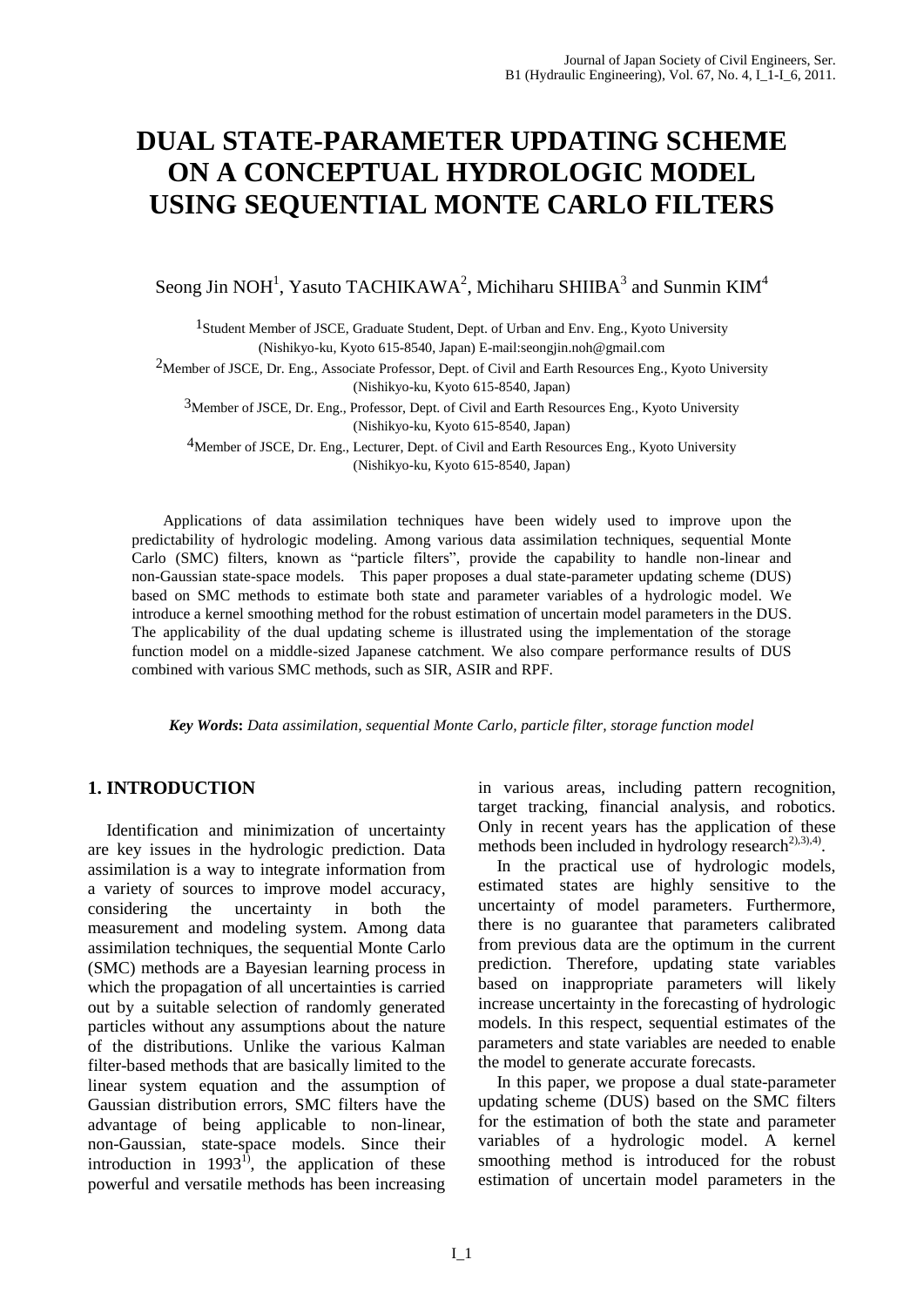DUS. We illustrate its applicability for hydrologic forecasting on a middle-sized Japanese catchment using a conceptual hydrologic model.

The paper is organized in the following way. Section 2 outlines the Bayesian filtering theory; the sequential Monte Carlo filters, known as particle filters, which are based on the sequential importance sampling (SIS); and parameter inference approaches in SMC. In Section 3, the case study demonstrating the applicability of the SMC filters is presented. The SMC filters are applied for real-time forecasting of river discharge of the Katsura River catchment using the storage function (SF) model. Sequential data assimilation is performed by two different schemes via the SMC filters: state only updating and dual state-parameter updating. Comparisons of the performance results of various SMC filters are presented. Section 4 summarizes the methodology and the analysis results.

## **2. METHODOLOGY**

#### **(1) Bayesian filtering theory**

To define the problem of the Bayesian filtering, consider a generic dynamic state-space model which can be described as follows:

$$
x_t = f(x_{t-1}, \theta, u_t) + \omega_t \qquad \omega_t \sim N(0, W_t) \tag{1}
$$

$$
y_t = h(x_t, \theta') + v_t
$$
  $v_t \sim N(0, V_t)$  (2)

where  $x_t \in \mathbb{R}^{n_x}$  is the  $n_x$  dimensional vector denoting the system state at time *t*. The operator  $f: \mathbb{R}^{n_x} \to \mathbb{R}^{n_x}$  expresses the system transition in response to the forcing data  $u_t$ , and parameters  $\theta$ .  $h: \mathbb{R}^{n_x} \rightarrow \mathbb{R}^{n_x}$  expresses the measurement function.  $\omega_t$  and  $\nu_t$  represent the model and the measurement error, and  $W_t$  and  $V_t$  represent the covariance of the error, respectively. In particular, we seek filtered estimates of  $x_t$  based on the set of all available measurements  $y_{1:t} = \{y_i, i = 1, ..., t\}$ . In the Bayesian recursive estimation, if the system and measurement models are non-linear and non-Gaussian, it is not possible to construct the posterior probability density function (PDF) of the current state  $x_t$  given all the measurement analytically. When the analytic solution is intractable, an optimal solution can be approximated by the SMC filters explained in the next section.

#### **(2) Sequential importance sampling (SIS)**

Sequential Monte Carlo (SMC) filters are a set of simulation-based methods that provide a flexible approach to computing the posterior distribution without any assumptions about the nature of the distributions. The key idea of SMC is based on point mass ("particle") representations of probability densities with associated weights as<sup>5)</sup>:



**Fig. 1** A single cycle of SMC.

$$
p(x_t | y_{1:t}) \approx \sum_{i=1}^{n} w_t^i \delta(x_t - x_t^i)
$$
 (3)

where  $x_i^i$  and  $w_i^i$  denote the  $i^{\text{th}}$  posterior state ("particle") and its weight, respectively, and  $\delta(\cdot)$ denotes the Dirac delta function.

Since it is usually impossible to sample from the true posterior PDF, an alternative is to sample from a proposal distribution, also called importance density, denoted by  $q(x_t | y_t)$ . After the several steps of computation, the recursive weight updating can be derived as follows:

$$
w_t^i \propto w_{t-1}^i \frac{p(y_t | x_t^i) p(x_t^i | x_{t-1}^i)}{q(x_t^i | x_{t-1}^i, y_t)}
$$
(4)

The choice of importance density is one of the most critical issues in the design of SMC filters<sup>6)</sup>. The most popular choice is the transitional prior as

$$
q(x_t^i \mid x_{t-1}^i, y_t) = p(x_t^i \mid x_{t-1}^i)
$$
 (5)

By substituting Eq. (5) into Eq. (4), the weight updating becomes

$$
w_t^i \propto w_{t-1}^i p(y_t | x_t^i)
$$
 (6)

With these particles and associated weights, the estimated state vector  $\hat{x}_t$  is the weighted mean of particles as:

$$
\hat{x}_t = \sum_{i=1}^n w_t^i x_{t|t-1}^i \tag{7}
$$

The SIS algorithm is a Monte Carlo method that forms the basis for most SMC filters. A common problem with the SIS algorithm is the degeneracy phenomenon, where after a few iterations, all but one particle will have negligible weight. The degeneracy phenomenon can be reduced by performing the resampling step whenever a significant degeneracy is observed. A graphical representation of SMC is illustrated in **Fig. 1**. At the top we start with a uniformly weighted random measure. Then we use the received measure  $y_t$  to compute its importance weight of each particle. If necessary, a resampling step is executed to select important particles with a uniform weight. If the number of particles is *n*, the weight is 1/*n*. The last step is a prediction introducing process noise.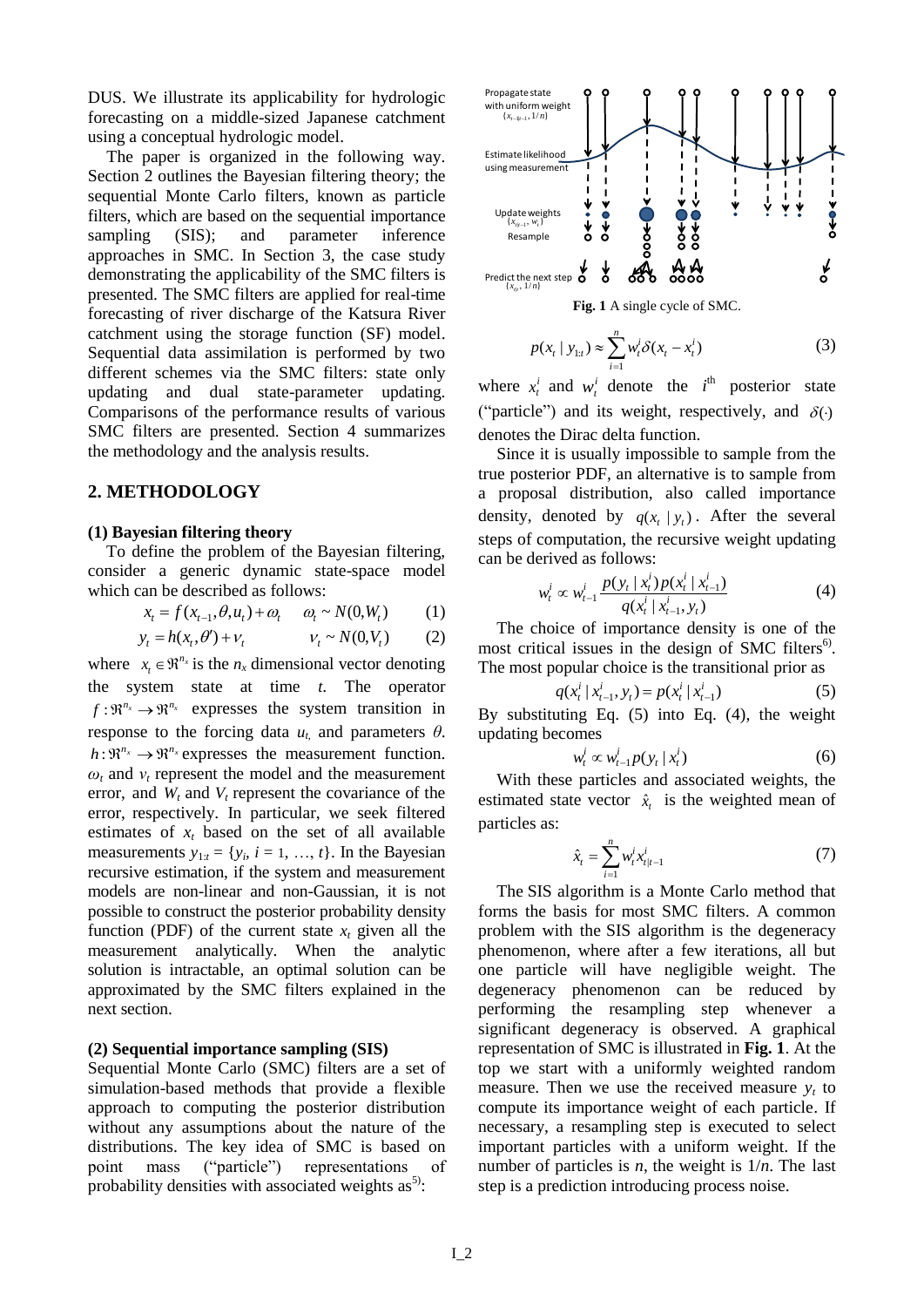### **(3) Variant of SMC filters**

Several variants of SMC filters have been proposed in the literature to overcome the degeneracy and sample impoverishment and to improve selection of importance density. The sample importance resampling (SIR) filter is derived from the SIS algorithm by performing the resampling step at every time index. The auxiliary SIR (ASIR) filter performs the resampling step at the previous time step, attempting to mimic the optimal importance density. The regularized particle filter (RPF) was suggested as a method to improve the sample diversity. It is worth noting that these filters can be (and often are) combined $6$ .

#### **(4) Parameter inference**

Identification of parameter uncertainty is essential to obtain unbiased data assimilation. To handle inference of the unknown parameters, the concept of "artificial evolution" can be applied. That means that the parameter vector  $\theta$  is fluctuated at each time step, adding an independent, zero-mean normal increment as follows:

$$
\theta_t = \theta_{t-1} + \zeta_t \qquad \zeta_t \sim N(0, s^2 V_{t-1}^{\theta}) \tag{8}
$$

where  $\zeta_t$  is random noise,  $V_{t-1}^{\theta}$  is the variance of parameter particles at time *t-*1 before resampling, and *s* is a small tuning parameter. The drawback of this approach is that estimated posterior distribution of parameters becomes more diffuse compared to the actual ones<sup>7)</sup>. Kernel smoothing<sup>8)</sup> is one remedy for this problem and is accomplished by determining the covariance of parameters based on particles from previous time points. The smooth kernel density can be a mixture of Gaussian densities as follows:

$$
P(\theta_t | y_1, \dots, y_{t-1}) \sim \sum_{i=1}^n w_{t-1}^i N(\theta_t | m_{t-1}^i, h^2 V_{t-1}^{\theta})
$$
 (9)

where *h* is the variance reduction parameter. The kernel locations  $m_{t-1}^{i}$  are specified by a shrinkage rule forcing the particles to be closer to their mean:

$$
m_{t-1}^{i} = a\theta_{t-1}^{i} + (1 - a)\overline{\theta}_{t-1} \text{ with } a = \sqrt{1 - h^{2}}
$$
 (10)

It can be verified that the mixture probability in Eq. (9) has a covariance matrix  $V_{t-1}^{\theta}$  and that it does not increase over time<sup>8</sup>. A dual state-parameter updating scheme with kernel smoothing via the SIR particle filter can be summarized in **Fig. 2**.

## **3. IMPLEMENTATION**

#### **(1) Study area**

The SMC filters were applied to the Katsura River catchment (**Fig. 3**) to improve the river flow forecasting. This catchment is located in Kyoto,



**Fig. 2** Flowchart of the dual state-parameter updating scheme with kernel smoothing via the SIR particle filter.

Japan, and covers an area of  $1,100 \text{ km}^2$  (887 km<sup>2</sup> at the Katsura station). There are 13 rainfall observation stations and 6 river flow observation stations. The Hiyoshi dam is located upstream, and the outflow record from that reservoir has been considered to be input data in a hydrologic model.

#### **(2) Hydrological model and simulation condition**

The storage function  $(SF)$  model<sup>9)</sup> is one of the most commonly used conceptual hydrologic models for flood prediction due to its simple numerical procedure and its proper regeneration of nonlinear characteristics of flood runoff. The state-space form of the SF model adapted in this catchment is as follows:

$$
\frac{ds(t)}{dt} = r_e(t - T_L) - \left(\frac{s(t)}{k}\right)^{1/p} + \omega_t \tag{11}
$$

$$
q_{sim}(t) = \frac{A_{down}}{3.6} \left(\frac{s(t)}{k}\right)^{1/p} + q_{dam}(t - T_{dam}) \quad (12)
$$

$$
q_t = q_{sim}(t) + v_t \tag{13}
$$



**Fig. 3** The Katsura River catchment.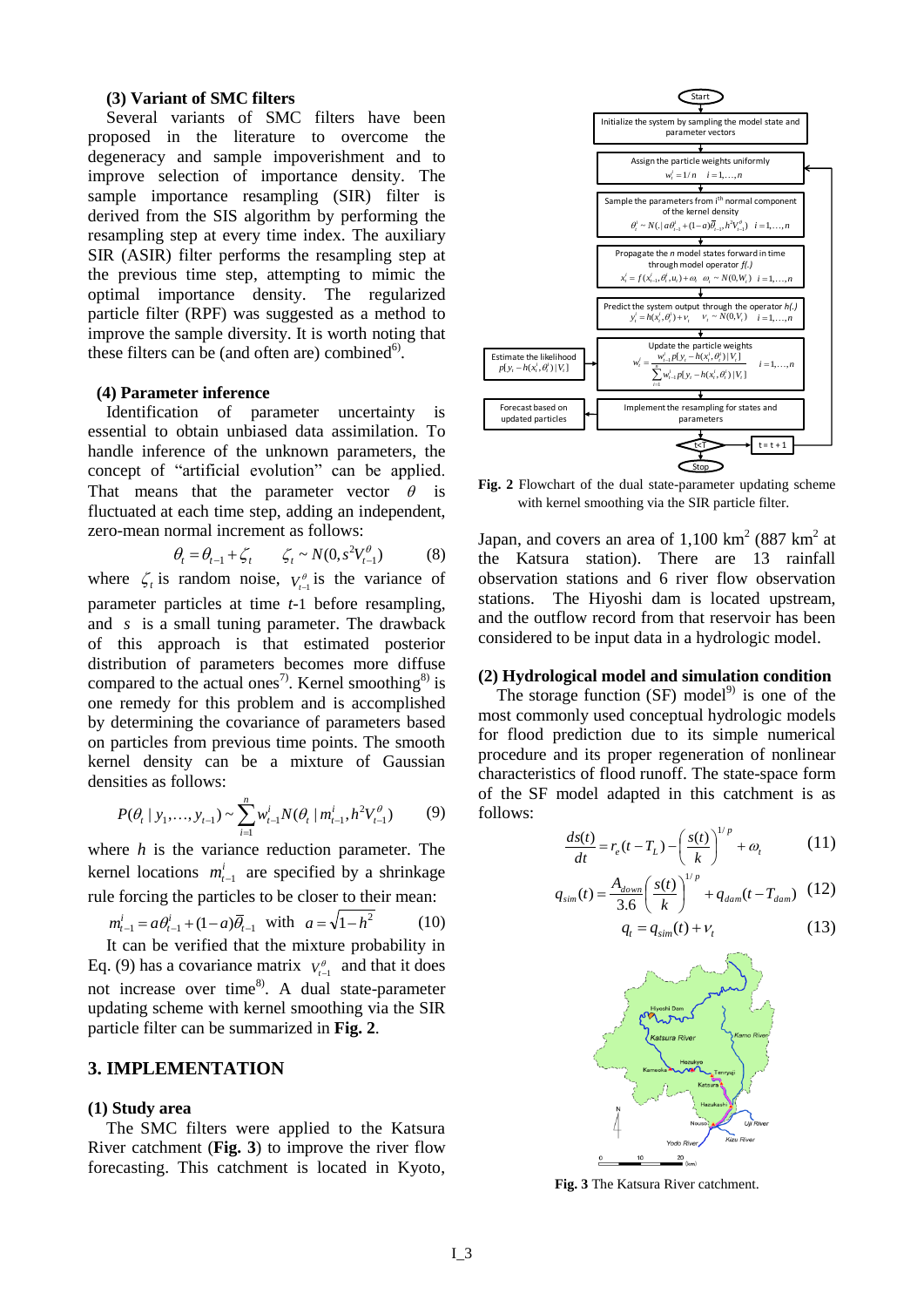where *s* is catchment storage (mm), *t* is time (hr),  $A_{down}$  is the downstream area from the dam  $(km^2)$ ,  $q_{sim}$  is simulated river discharge (m<sup>3</sup>/s),  $q_t$  and  $q_{dam}$ are observed discharge at the Katsura gauging station and at the Hiyoshi dam  $(m^3/s)$ ,  $T_L$  and  $T_{dam}$ are the lag time parameters of catchment and outflow from the dam reservoir (hr), and *k* and *p* are model parameters.  $\omega_t$  and  $\nu_t$  are the state and the measurement error, respectively. Effective rainfall *re* is estimated as follows:

$$
r_e = r \times f^* \quad \text{with} \quad f^* = \begin{cases} 1 & r_{accum} \ge R_{sa} \\ f & r_{accum} < R_{sa} \end{cases} \tag{14}
$$

where  $r$  is rainfall (mm/hr),  $f$  is the runoff coefficient, *raccum* is the accumulated rainfall amount (mm), and *Rsa* is the saturation amount (mm). Areal mean values of hourly observed rainfall from the 13 gauging stations were used as model input. Six model parameters, including  $k$ ,  $p$ ,  $T_L$ ,  $T_{dam}$ ,  $f$  and  $R_{sa}$ , have been estimated from the events of 2004. In the state only updating scheme, pre-calibrated parameter values were used. On the other hand, the dual state-parameter updating scheme has been performed on five model parameters, excluding *Tdam*, which showed stable values compared to others. Both simulations were performed by the SIR particle filter with 3,000 particles. Covariance of the error of system  $(W_t)$  and measurement  $(V_t)$  were assumed to be 4 mm and 10% of the current observed discharge, respectively.

## **(3) State only updating scheme**

**Fig. 4** shows the simulation results of the state only updating via the SIR particle filter compared to observations and a deterministic prediction. In this scheme, particles are resampled in each observation time step, and catchment storage (*s*) is fluctuated according to the system noise.

While updated river discharge using a state only updating scheme shows good conformity between observation and simulation (**Fig. 4(c)**), a forecast based on the same particles does not reproduce the river flow properly compared to a deterministic prediction (**Fig. 4(d)**). To compare off-line optimal parameters with those calibrated from the past event (**Table 1**), several parameters show quite different values. In this respect, it can be inferred that state updating based on inappropriate parameters may be one of the causes misleading the forecast.

#### **(4) Dual state-parameter updating scheme**

In the dual state-parameter updating scheme, initial values of each parameter have been set to uniform distribution with widths that cover deviations of pre-calibrated parameter distributions. In other words, true static values of parameters are assumed to be located within these initial distributions. Inference of five parameters (e.g., *k*, *p*, *TL*, *f* and *Rsa*) was performed by the kernel smoothing method in DUS. The value of kernel smoothing parameter *a* in Eq. (9) was set as 0.95.



**Fig. 4** Results of the state only updating via the SIR particle filter from 11 to 16 July 2007. (a) Hourly precipitation. (b) Catchment storage. (c) Updated river discharge. (d) 3-hour-lead forecasted river discharge. Black dots represent observed discharge. Blue line and area represent mean value and 95% confidential interval, respectively. Dashed line represents a deterministic modeling case.



**Fig. 5** Results of the dual state-parameter updating via the SIR particle filter from 11 to 16 July 2007. (a) Hourly precipitation. (b) Catchment storage. (c) Updated river discharge. (d) 3-hour-lead forecasted river discharge. Black dots represent observed discharge. Blue line and area represent mean value and 95% confidential interval, respectively. Dashed line represents a deterministic modeling case.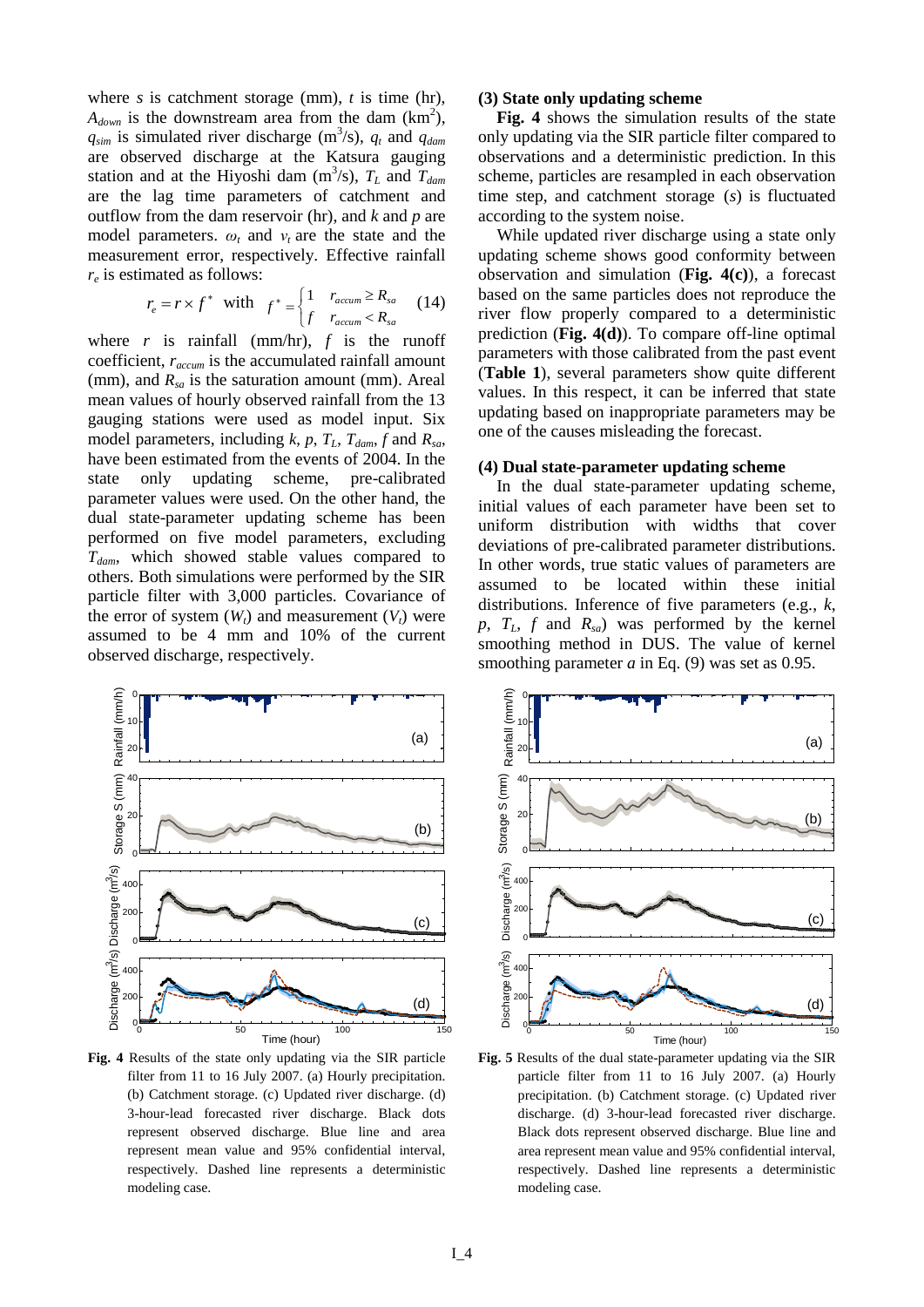| <b>Table 1.</b> Parameter information. |                  |                  |                   |  |
|----------------------------------------|------------------|------------------|-------------------|--|
| Model                                  | Pre-calibrated   | Off-line optimum | Initial range     |  |
| parameters                             | from 2004 events | from 2007 events | for dual updating |  |
| $k(\cdot)$                             | 17.0             | 30.0             | $10.0 - 40.0$     |  |
| $p(\cdot)$                             | 0.6              | 0.66             | $0.4 - 0.9$       |  |
| $T_L$ (hr)                             | 3.8              | 6.0              | $3.0 - 7.0$       |  |
| $f(-)$                                 | 0.33             | 0.65             | $0.1 - 0.8$       |  |
| $R_{sa}$ (mm)                          | 82.0             | 105.0            | $50.0 - 150.0$    |  |
| $T_{dam}$ (hr)                         | 4.0              | 4.0              | 4.0               |  |

**Table 1**. Parameter information.

**Fig. 5** illustrates the simulation results of the dual state-parameter updating. Compared with the state only updating case, a forecast by the dual updating scheme shows better conformity with observations (**Fig. 5(d)**). Furthermore, the unexpected drawdown of hydrograph in the rising part (**Fig. 4(d)**) is not shown in the dual updating case. Traces of the catchment storage *s* present different patterns in **Fig. 4(b)** and **Fig. 5(b)**, whereas updated discharge hydrographs show similar traces in both cases.

**Fig. 6** presents the traces of parameter distribution. One can observe a significant reduction of parameter uncertainty for all parameters after the first flood peak. In comparison with the off-line optimum (**Table 1**), estimated parameters show similar ranges, especially in parameter  $k$ ,  $T_L$  and  $f$ .



**Fig. 6** Traces of parameter *k, P, T<sub>L</sub>, f, R<sub>sa</sub>* of the SF model using dual state-parameter updating of the SIR particle filter from 11 to 16 July 2007. Black lines represent median value, and gray area represents 95% confidential interval.



**Fig. 7** Scatter diagram of simulation results. Cross dots represent results of state only updating. Circle dots represent results of dual state-parameter updating.

**Table 2**. Statistics on model accuracy.

|                    | Deterministic | State only<br>updating | Dual updating |
|--------------------|---------------|------------------------|---------------|
| RMSE $(m^3/s)$     | 44.6          | 36.4                   | 20.4          |
| Nash<br>-Sutcliffe | 0.73          | 0.82                   | 0.94          |

It is worth noting that when the artificial evolution is applied for parameter inference instead of kernel smoothing in the dual updating scheme, estimated parameters present more diffusive distributions and unstable inference is produced resulting in different posterior distributions at each simulation. However, inference from the kernel smoothing presents relatively consistent results because there is less uncertainty of parameters.

In the scatter diagram shown in **Fig. 7**, the dual state-parameter updating scheme presents enhanced simulation results in the overall flow regime from high flow to low flow. Additionally, the model accuracy criteria shown in **Table 2** confirm that the DUS is superior to other simulations.

## **(5) Comparison of various SMC filters**

Several different versions of the SMC filters, such as SIR, ASIR, and RPF with the MCMC move step, were implemented under the same simulation conditions. The Markov chain Monte Carlo (MCMC) move step of RPF, which is used for improving sample diversity in the resampling step, is based on the Metropolis-Hastings algorithm<sup>10</sup> . The dual state-parameter updating scheme has been adapted in all the cases with 3,000 particles. A comparison of the simulated discharge hydrograph is illustrated in **Fig. 8**. There is no significant difference in the estimated 3-hour-ahead forecasting via three SMC filters.

Although three SMC filters reproduce river discharge properly in the first flood peak  $(1-30)$ hour) and the recession part, all the SMC methods